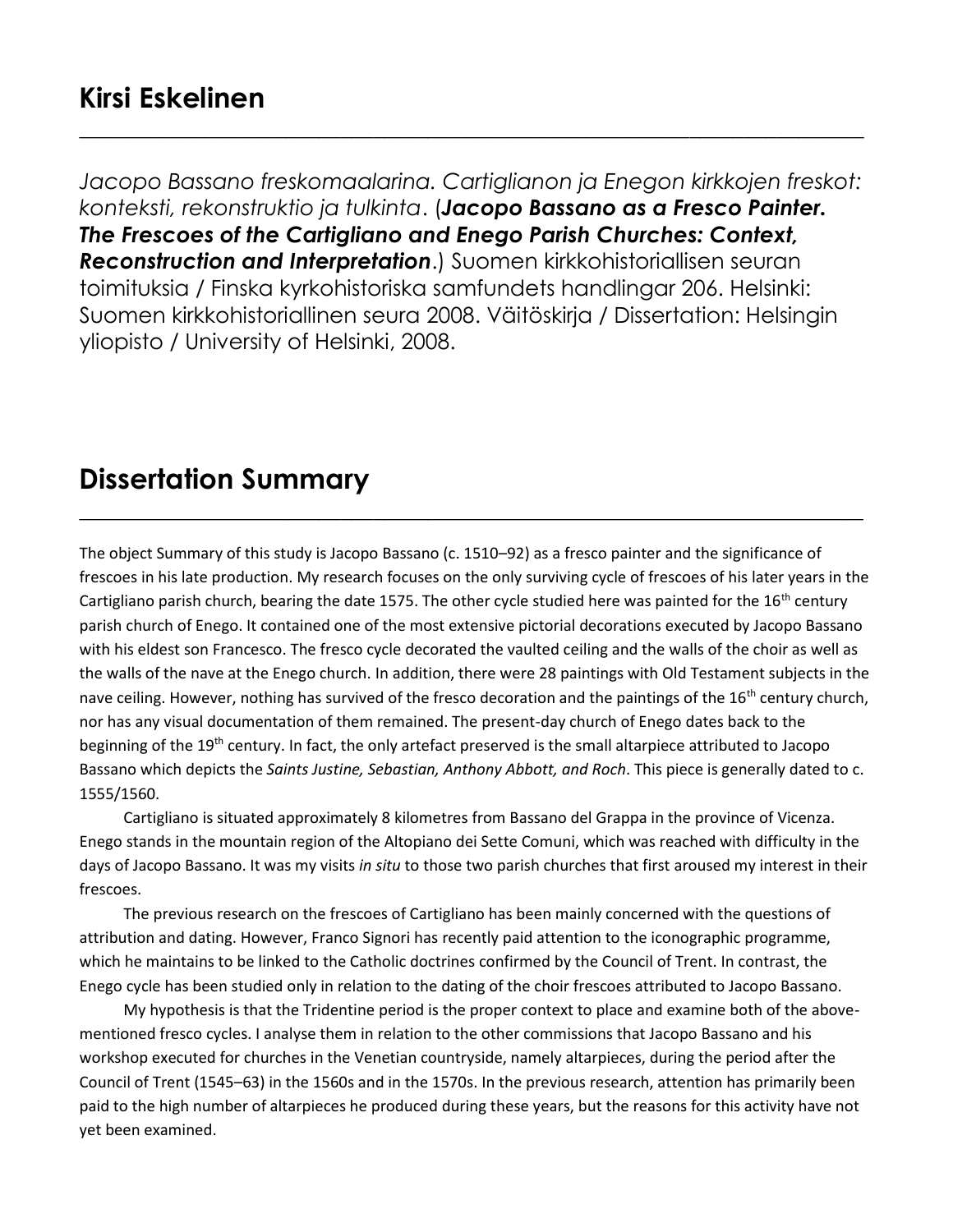It has been assumed that the altarpiece attributed to Bartolomeo Montagna and showing *St Virgin Mary with the Infant and Saints John the Baptist and Simon Cananeus* was hanging on the eastern wall of the choir at the Cartigliano church at the moment when Jacopo planned the fresco decoration, and that the altarpiece was in fact the focal point of his scheme. However, I challenge this assumption and consider the space to be an important premise for the decoration. For this reason, I will attempt to reconstruct the area of the high altar and the east wall of the choir as it was in 1575 when Jacopo and Francesco Bassano painted those frescoes. As my main objective, however, I propose to interpret the iconographic programme as a whole.

As to the Enego church, I question the prevailing assumption concerning the dating of the choir frescoes attributed to Jacopo Bassano. My argument is that there is no reason to presume that the altarpiece and the choir frescoes have been executed simultaneously. Instead, I will present a new interpretation of the dating of the frescoes and attempt to shed light on their historical and interpretative context. Furthermore, I will reconstruct the entire programme including the fresco cycle in the choir, the nave and the ceiling paintings.

My argumentation is based on evidence collected from church records and from the *Libro secondo*, the Second Account Book, which is the only surviving manuscript from the original four books that the Bassano workshop kept from the beginning of their activity under the leadership of Jacopo's father, Francesco the Elder. The *Libro secondo*, published in 1992 by Michelangelo, is one of my most important primary sources. Moreover, the church records for both the Cartigliano and the Enego parish churches include the bishops' visitation records and related inventories from the 16<sup>th</sup> and 17<sup>th</sup> centuries, which are mainly unpublished documents preserved in the Archivio diocesano in Vicenza (Cartigliano) and in the Archivio della Curia Vescovile in Padua (Enego). Other essential sources for my research are *Le meraviglie dell'arte ovvero le vite degli illustri pittori veneti e dello stato* by Carlo Ridolfi (1648) and *Notizie intorno alla Vita e alle Opere de' Pittori, Scultori e Intagliatori della Città di Bassano* by Giambattista Verci (1775), both of which include a biography of Jacopo Bassano and a thorough description of the decorations in the Cartigliano and Enego churches.

The present study is divided into five main chapters. In Chapter I, I delineate the operational environment of the Bassano bottega in the small countryside town of the Venetian republic in the  $16<sup>th</sup>$  century, and show how this environment was reflected in the commissions and working methods of the bottega. I also examine the profitability of the bottega under the leadership of Jacopo Bassano and review its production during the 1560s and the 1570s.

Chapter II focuses on examining the drawing practises of the Bassano workshop on the basis of written sources and drawings. Here the drawings attributed to Jacopo Bassano are analysed in relation to the Venetian drawing practises. Special attention is given to what are called the *ricordo* drawings, and the discussion or debate concerning the *ricordo* will be updated. My purpose is to give the reader an idea of the drawings and their function in the working practises of the Bassano workshop under the leadership of Jacopo Bassano, and of the problems related to them. Another important objective is to provide the context for the discussion later on concerning the studies which were executed with coloured chalks.

Chapter III concentrates on the sacred art after the Council of Trent in the 1560s and 1570s in Veneto. I therefore delineate the reforms carried out along with the Tridentine Council at the regional level and consider its impact on sacred images. Furthermore, I review the way in which some of the liturgical foci, primarily the cult and the veneration of the Holy Eucharist, were reflected in the church interior. This review is limited to Venice and Veneto. I also consider in this post-Tridentine context the commissions of altarpieces granted to Jacopo Bassano during the 1560s and the 1570s, as well as the theological issues of the time possibly reflected in them.

The first three chapters also form an introduction to the most extensive and central chapters of the study dealing with the Cartigliano and Enego parish churches. The fourth main chapter focuses on the fresco decoration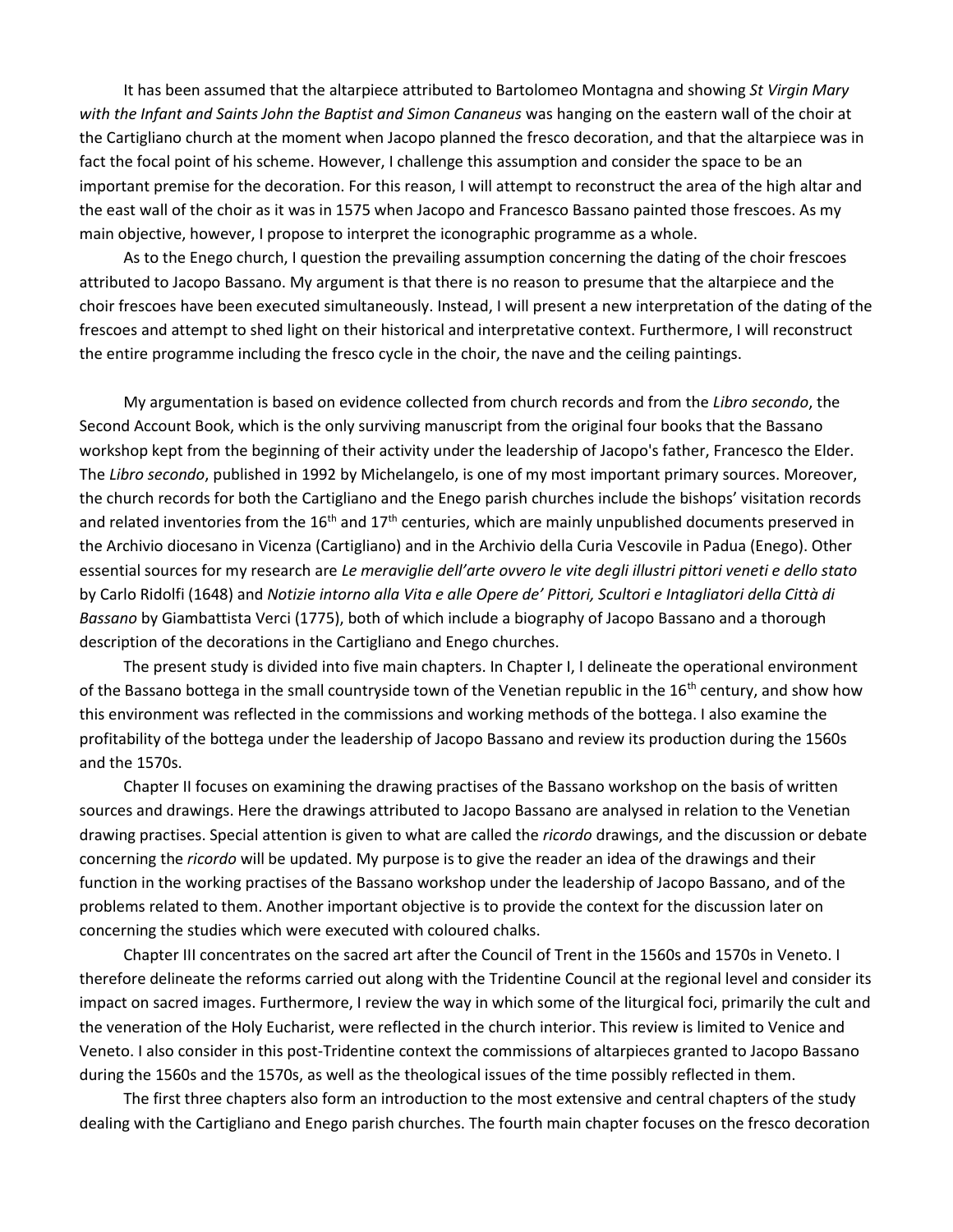of the Cartigliano parish church. First, I will try to define the interpretational context for the frescoes, in other words, the background for the commissioning of the fresco decoration, the building history and the space structure of the choir in 1575, the date of the decoration. Above all, I will present an interpretation of the overall iconography of the fresco programme.

Chapter V deals with the lost church of Enego. I will try to reconstruct the structure of the church building, the altars with their respective altarpieces, as well as the frescoes and ceiling paintings executed by Jacopo Bassano and his workshop. Of these the only surviving piece is the small altarpiece attributed to Jacopo Bassano from the northern altar. Nonetheless, important conclusions regarding the dating and interpretation of the frescoes and ceiling paintings can be drawn from the written primary sources. I will present a reconstruction of the frescoes attributed to Jacopo and his son, Francesco Bassano, including their dating, the iconography of the fresco programme and its interpretative basis. These reconstructions are based on the visitation records and inventories from the 16<sup>th</sup> and 17<sup>th</sup> centuries and on the oldest relevant literature, namely the descriptions offered by Carlo Ridolfi and G. B. Verci. It is especially interesting to consider the large compositional sketches attributed to Jacopo Bassano which have been executed using coloured chalks, many of them also dated in 1568 or in 1569 by the painter, and to compare them with the lost frescoes in Enego.

I have suggested that the frescoes of the Cartigliano and Enego parish churches should be examined in the interpretational context of the spirituality of the post-Tridentine period. This creates the historical context for the decorations and functions as a basis for the iconographical interpretations I have proposed. The cult of the Holy Eucharist was popular in Venice from the beginning of the 16<sup>th</sup> century. Along with the degrees of the Council of Trent on the Sacrament of the Eucharist and on the doctrine of the real presence of Christ in the most Holy Sacrament of the Eucharist, the cult of the Eucharist grew in popularity even further after the mid-Sixteenth century. This is clearly reflected in the pronounced growth in the number of altars and chapels dedicated to it in Venice. Furthermore, the high altars of the Cartigliano and Enego churches were dedicated to the Santissimo Sacramento.

During the post-Tridentine period, churches underwent thorough renewals which consisted of the restructuring and redecorating of their interiors. These reforms focused on features emphasised in the liturgy, and in particular on the cult of the Eucharist. The high altar was given special attention by moving it to the centre of the choir, along with the Host in the tabernacle being placed over it which then became the focal point and object of cult in the liturgical activity. All this was also reflected in the decoration of the area of choir and the high altar. It became common to juxtapose subjects from the Old and the New Testament typologically in order to visualise the doctrines related to the Eucharist in the decoration of choirs and chapels dedicated to the Holy Eucharist.

Another new feature was the thematic coherence evident in the subjects of the single altarpieces which formed a unitary iconographic programme. Early examples of this in Venice are the decoration of the lost church of Santa Maria Umiltà from the beginning of the 1560s and the decoration of the church of Redentore from the latter part of the 1570s. The thematically coherent programme could also embrace ceiling paintings, as is the case in the Sala Superiore of Scuola Grande di San Rocco and in the above-mentioned church of Santa Maria dell'Umiltà. In addition, series of paintings on Marian (Mariological) and Christological subjects were also common among the ceiling paintings, as is the case at the church of Santa Maria Assunta in Lentiai painted by Cesare Vecellio in 1577–78, and at the Scuola di Santa Maria della Carità of the church of San Francesco in Padoa which was painted by Dario Varotari in 1579–82.

The redecoration of churches provided artists with good opportunities for employment during the latter part of the Cinquecento. This is also discernible in the numerous commissions for altarpieces that Jacopo Bassano received during those years. In fact, this redecoration explains the abundance of the altarpieces in his production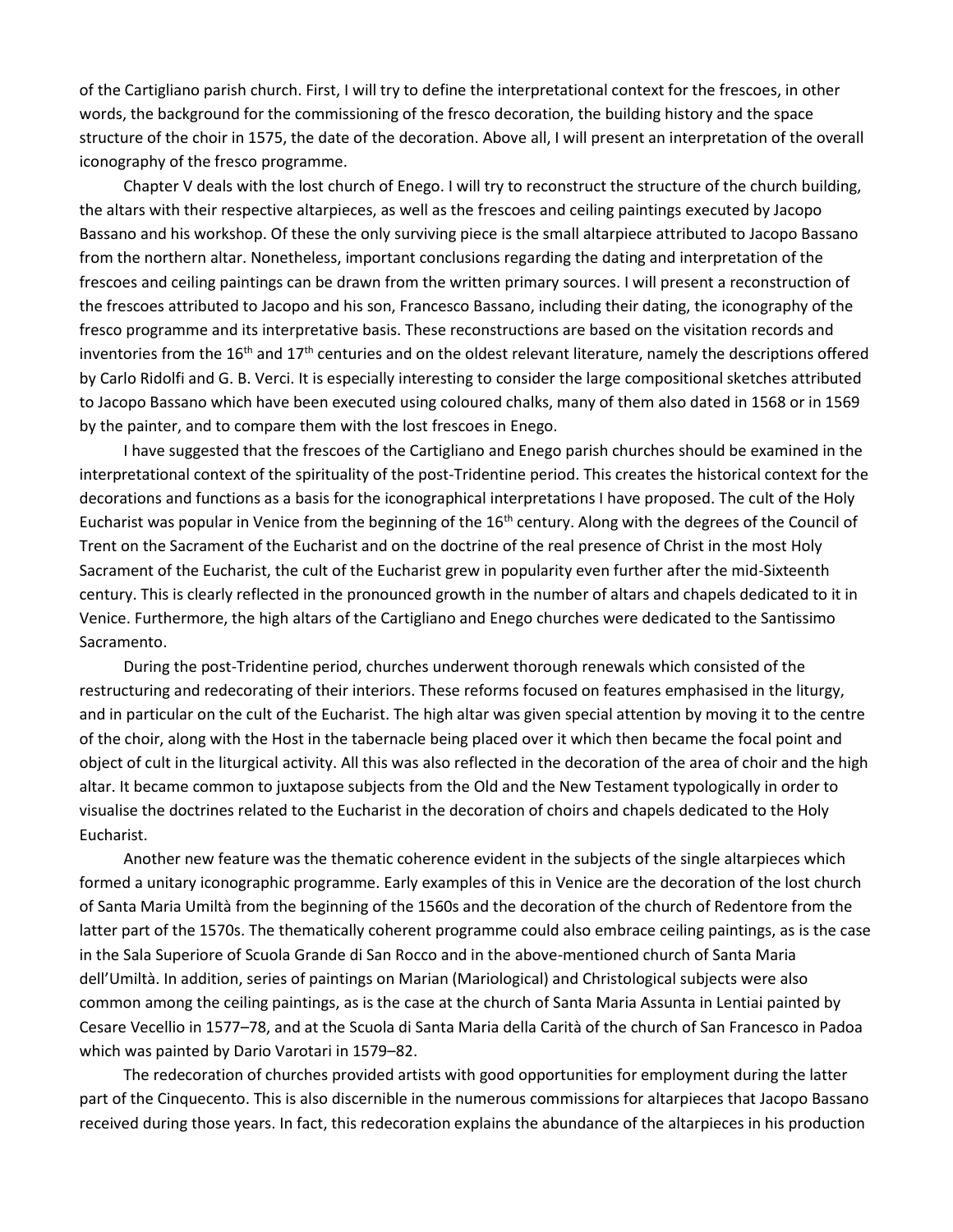in the 1560s and especially in the 1570s, a fact that has been acknowledged in the previous research, although the reasons for the sudden increase in altarpieces seem to have been largely ignored. Many of his altarpieces, which can be dated to the end of the 1560s or the beginning of the 1570s, are thematically linked to the theological issues of the Council of Trent. Furthermore, many of them seem to be connected to a project of restructuring and redecorating a church interior. An example of this is the altarpiece of *Saints Peter and Paul* (Modena, Galleria Estense) which Jacopo painted for the Jesuit church of Santa Maria dell'Umiltà in about 1561. This is also Jacopo's earliest known commission for a Venetian church. Other examples of such paintings are the *Crucifixion* (1562–63), which was painted for the high altar of the Dominican monastery church of San Paolo in Treviso, *Saint Roch visiting the Plague Victims* (c. 1573, Milano, Pinacoteca di Brera), which was painted for the high altar of the church of San Rocco in Vicenza, and the *Entombment of Christ* (Vicenza, Chiesa dei Carmini) painted for the church of Santa Croce in Vicenza.

In addition to altarpieces, Jacopo decorated chapels and entire church interiors with frescoes. Franco Signori has linked the commission of the Cartigliano fresco cycle to the visitation of Bishop Matteo Priuli in 1566. According to Signori, the Bishop had paid attention to the choir dedicated to the Holy Sacrament of the Eucharist as this choir was still lacking decoration (*Signori* 1998, 55–56). However, in the visitation report dated in May 1566 no such reference is made of the decoration. This short report concentrates on the inspection of the condition of the altar and on the proper preservation of the Eucharist (ADV, 29th May 1566, 89r-90v.). W.R. Rearick has suggested that a plague epidemic broke out in the summer of 1575 in Bassano and that Jacopo therefore fled to Cartigliano. The priest don Iseppo Rolandi subsequently took advantage of Jacopo's stay in Cartigliano and commissioned him to paint a fresco cycle in the choir of the church (*Rearick* 1991, IV, n. 6). However, I do not find Rearick's hypothesis convincing. I agree with Rearick that the frescoes were in all probability commissioned by don Iseppo Rolandi, who was from Bassano and who must have known Jacopo well. He had been appointed as priest at the parish church in Cartigliano in 1553. Nevertheless, that commission was certainly not due to the coincidental stay of Jacopo in Cartigliano. First, Jacopo was familiar with Cartigliano and the parish church. This is because the Bassano workshop had worked earlier for that church on several occasions under the leadership of Jacopo's father, Francesco the Elder. Jacopo also often visited Cartigliano for other reasons in the 1570s, for he had acquired some estates there in 1570 and in 1573 (*Signori et al* 1992, 89). It is important to note that Jacopo was a well-known master in the 1570s, and the Bassano workshop had executed altarpieces, frescoes and even liturgical objects for the churches of the region for several decades, as the entries in the *Libro secondo* show.

To fund the fresco cycle, the parish church used the income from rentals of the ferryboat on the Brenta River. This income was ever-growing towards the end of the 16th century (*Mantese* 1966, 28–30). Even the Morosini family could have supported the project financially, as they were already maintaining the altar dedicated to St Laurent which they had commissioned for themselves.

The choir of Cartigliano was dedicated to the Holy Sacrament of the Eucharist. I consider it probable that the spirituality of the Catholic Reformation prevailing after the Council of Trent and the special emphasis put on the Sacrament of the Eucharist in the liturgy have influenced the decision to decorate the choir. Even so, a direct connection between Bishop Priuli's visitation and the decision to decorate the choir cannot be proven. Moreover, the forthcoming Jubilee in 1575 could have acted as a stimulus for that decision.

I have tried to show that the iconographic programme of the frescoes in the choir of the Cartigliano parish church has obvious points of contact with the Catholic doctrines reconfirmed by the Council of Trent. First, Jacopo has placed the date of the frescoes deliberately in the Tablets of Law received by Moses as a sign of the New Covenant. The subject *Moses receiving the Tablets of Law* was used as a prefiguration of the Church. The date 1575 in the Tablets of Law, coinciding with the Jubilee of the Catholic Church, betrays the conscious connection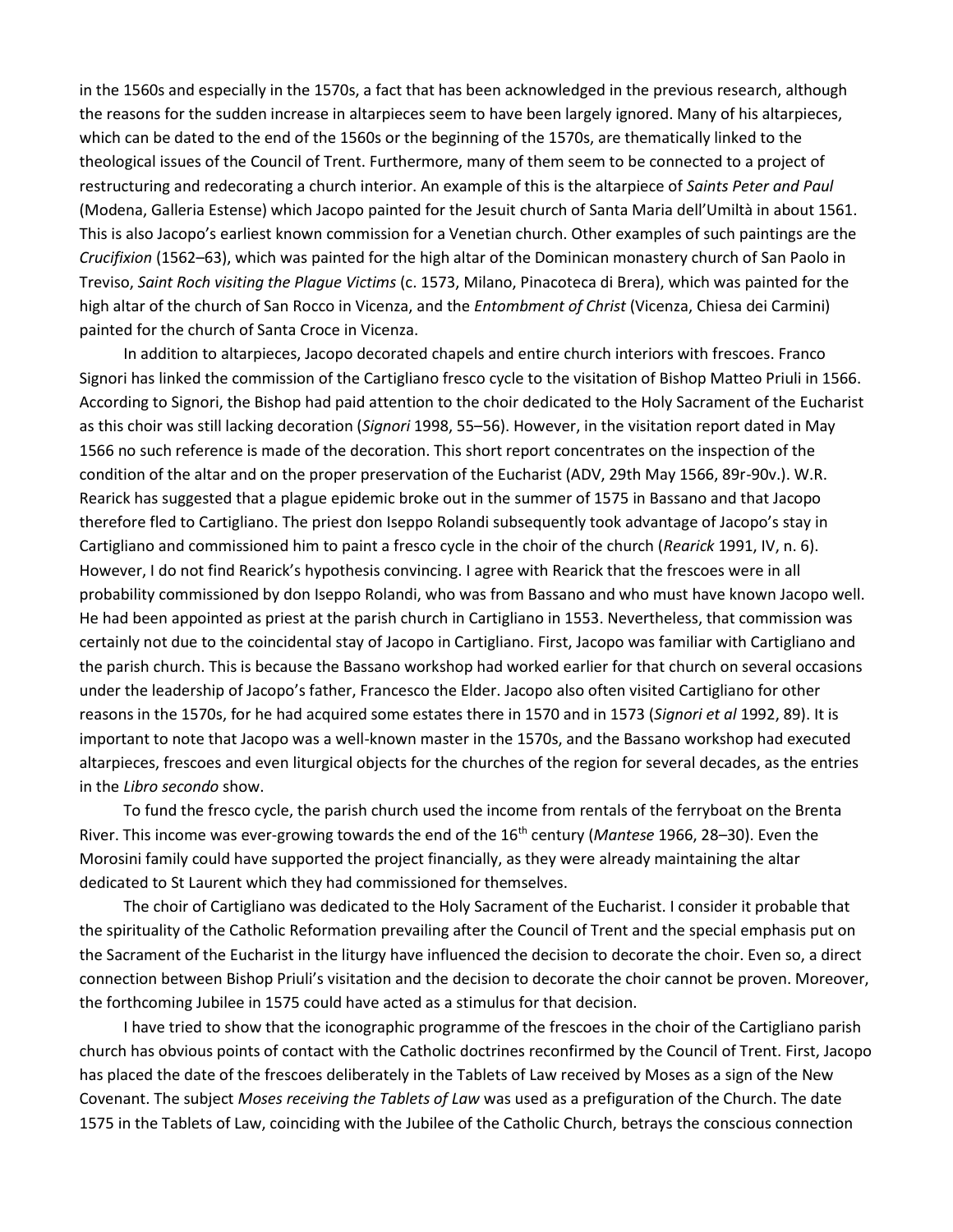between the Church and the Early Christianity. Furthermore, the placement of the date in the Tablets of Law emphasizes the significance of the Catholic Church and its authority as the bearer of the original Christian doctrine. On the other hand, this can also be interpreted as an allusion to the continuity and long tradition which the Catholic Church represents.

The former choir of Cartigliano parish church has undergone several restructurings and currently serves as a side chapel. I consider this space to be part of the interpretational framework for the decoration. As a result, I have tried to reconstruct the area of the high altar and the east wall of the choir, the focal point of the mass and the decoration as well, as it was in 1575 when Jacopo and Francesco Bassano painted the frescoes. These frescoes have been restored on several occasions. The first restoration in the 1950s was conducted under the supervision and guidance of Michelangelo Muraro, who was then acting as the superintendent at the Soprintendenza of Venice. On that occasion, a huge wooden altar, which covered the best part of the east wall and which probably dated back to the 17<sup>th</sup> century, was removed (See Fig. 17). Underneath the altar, a niche was revealed, dated by Muraro to the reconstruction of the church in the  $17<sup>th</sup>$  century (Fig. 18). During the restoration of the 1950s, the niche was filled in (Fig. 19).

The different stages of the restoration and of the wall structure can be studied in the photographic documentation preserved at the Fondazione Cini in Venice, and in Verona at the Soprintendenza per i Beni Architettonici e per il Paesaggio per le province di Verona, Vicenza e Rovigo. Unfortunately so little written documentation exists that, for the moment, conclusions can only be based on the visual evidence (*Muraro* 1952; 1956; 1960). In my research I have proposed three different interpretations of the structure of the eastern wall, but the existing documentary evidence does not allow me to establish the matter with more certainty. To verify these hypotheses, a material study on the wall structure would be needed. Unfortunately, it was not possible to conduct such a study during the restoration work completed in 2007.

In the first of the three alternative interpretations I propose, the point of departure is the even wall surface which Jacopo painted in its entirety, in other words, also underneath the current altarpiece attributed to Bartolomeo Montagna. It follows that the fresco decoration was later lost as the niche was built. In fact, the documentary photographs seem to confirm the assumption that the decoration continued further under the present frame of the altarpiece. This means that the painting attributed to Bartolomeo Montagna possibly served as an altarpiece. It could have rested against the altar, as there is a narrow space between the wall and the altar, or it could have been hanging lower down on the wall as it is at present.<sup>1</sup> I consider this first interpretation to be the most probable.

According to the second interpretation, the niche was already there when Jacopo painted the frescoes. In that case, the wall surface together with the niche and the altar all formed an ensemble. This means that instead of a painting, a crucifix or a statue stood in the niche. According to the third alternative, there was a window which was later transformed to a niche of the same size and form. A window on the wall would then explain the placing of the altar about 50 cm off the wall surface. However, what seems to contradict this hypothesis is that Jacopo has not taken into account the light which would have flowed from this hypothetical window, as is the case with the window in the southern wall, seems to contradict this hypothesis.

In the photographic documentation, it is possible to discern an inscription in the upper-right corner of the antependium (Fig. 15). This was fragmentary already during the restoration in 1954–1955, and Muraro made no attempt to interpret it (*Muraro* 1956, 27). In fact, only the central part of the original inscription is preserved. Yet

 $\overline{a}$ 

 $1$  The pala of Montagna was restored in the 1970s. On that occasion, it was noted that the painting appeared to have been transferred from panel to canvas. The pigments did not adhere perfectly to the surface, which was taken as evidence for the transfer. If the pala was originally on panel, it could have been placed resting against the altar in a wooden frame structure, as I have suggested.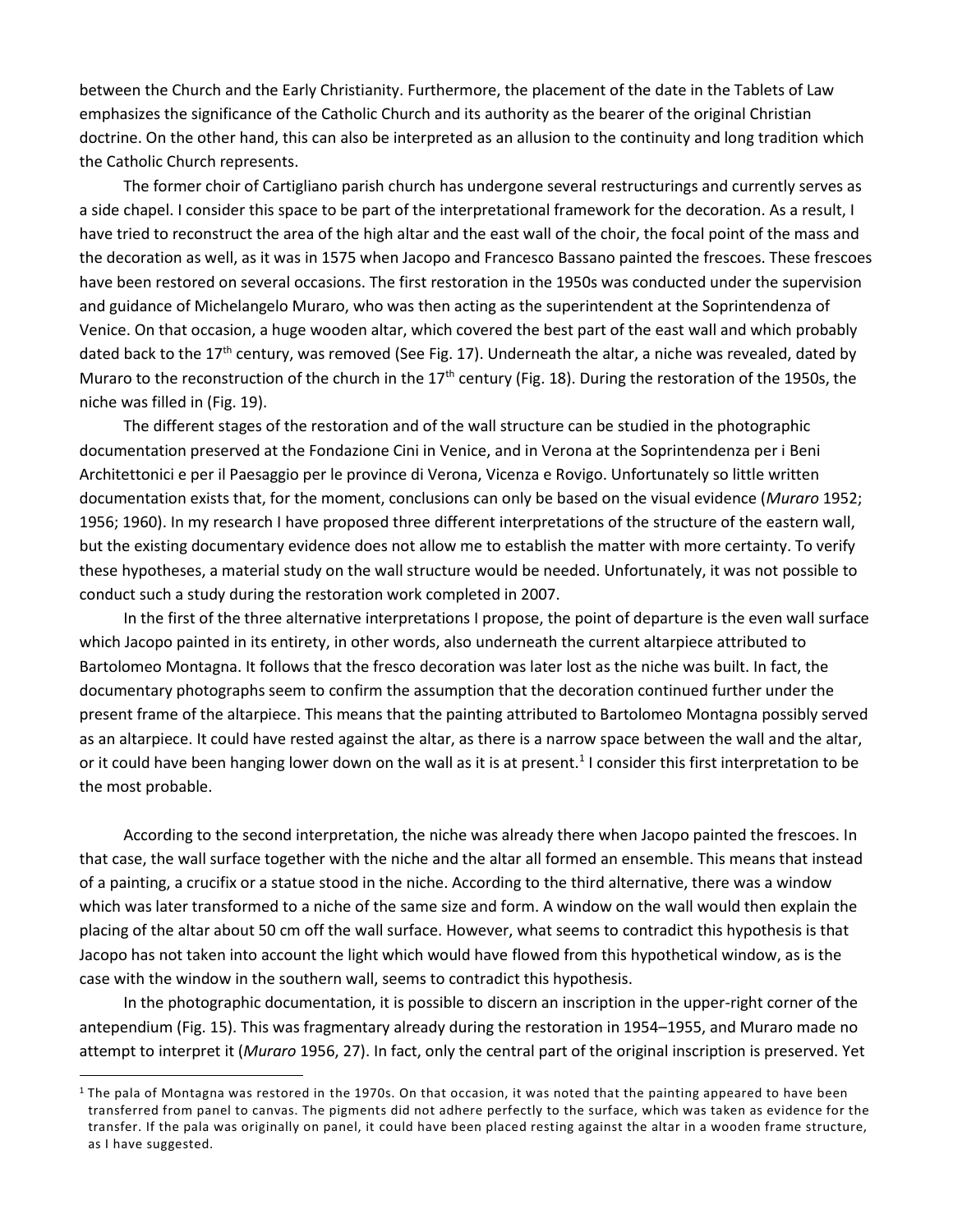it is possible to decipher that inscription, thanks to the notes made by an unknown priest sometime in the  $18<sup>th</sup>$ century. It is the date of consecration of the Cartigliano church, "1518 Die 2 Mazo", and originally it also included a sign of the cross (*Mantese* 1966, 27; ADV, handwritten notes, undated). This inscription could date back to the beginning of the 16<sup>th</sup> century, as has been pointed out by Anja-Inkeri Lehtinen and Outi Merisalo. Even if the altar is not in its original shape, the inscription provides further support for the hypothesis that the altar was originally positioned here.

While planning the fresco decoration, Jacopo has made use of the structure of the choir and of the position of the altar located slightly away from the wall. By the painted colonnade, which forms an exedra, he has transformed the eastern wall into an imaginary choir with an apse. At the same time he has created an illusion of what is called a "double altar", and this made it possible to celebrate the mass towards the congregation and towards the apse. To complete the illusion, Jacopo painted steps which lead to the altar from behind. The two apostles depicted on both sides seem to be climbing up these steps. In addition, the colour and the shape of the steps painted by Jacopo resemble the real stone steps on the right side of the altar.<sup>2</sup>

A common feature in the choir frescoes is the juxtaposition of subjects typologically from the Old and the New Testament. On the southern wall, there are *The Forbidden Tree* and *The Expulsion from Paradise*, and on the opposing northern wall there is *The Crucifixion*. A similar division is displayed on the eastern wall. On the upper part, there are subjects from the Old Testament; on the left, *The Sacrifice of Isaac* and on the right, *Moses receiving the Tablets of Law*. Beneath are depicted two Apostles from the New Testament. There are different opinions as to their identity. In the recent research, it has been proposed that these Apostles are Peter and Paul. However, I consider the Apostles Simon Cananeus and Jude Thaddeus as the most probable ones, as Michelangelo Muraro has suggested. The matter is difficult to resolve with certainty since the figures have lost layers of colour and especially as the attribute of the right hand-figure is very worn out. This could be a sword and hence connected to Saint Paul, but it could be a saw as well, referring to Saint Simon Cananeus. Usually the patron saints were depicted on the high altar, a fact which is in favour of the latter mentioned Apostles. The life stories of the Saints Simon Cananeus and Jude Thaddeus emphasize their missionary work as well as their readiness and zeal for martyrdom. In the same way, the Cartigliano frescoes emphasize the readiness of the Apostles to die for the cross, that is, to obey God to the last. This in turn is linked typologically with the subjects from the Old Testament depicted above them.

The Apostles are depicted as being turned towards the altar, to which they seem to show veneration. The object of their veneration is the consecrated Host (The Body and Blood of Christ) which was preserved in a tabernacle in the middle of the altar. The Apostles Simon Cananeus and Jude Thaddeus suffered martyrdom while defending Christian faith against idolatry. The portraying of these particular Apostles could therefore allude to the defending of the Catholic Church against heretical Protestant doctrines. One of the central doctrines that was under attack at that time was related to the Sacrifice of the Mass, namely the belief that in the mass the Christ's sacrifice on the cross was enacted bloodlessly. Another disputed doctrine concerned the transubstantiation, in other words the belief that in the consecration the entire substance of the bread and the wine were literally transformed into the Body and Blood of Christ. The choir of the Cartigliano church was dedicated to the Holy Sacrament of the Eucharist, to which the iconography of Jacopo's frescoes was also connected.

The four evangelists are depicted together with the Church Fathers on the vaulted ceiling. Saint Mark and Saint Jerome are together, Saint John and Saint Gregory the Great are together, Saint Matthew and Saint Ambrose are together and finally, Saint Luke is represented together with Saint Augustine. The authority of the church fathers is thus emphasized. It is important to note that the Council of Trent had confirmed the authority of

 $\overline{a}$ 

<sup>&</sup>lt;sup>2</sup> Conservator Egidio Arlango drew my attention to this fact. The steps in front of the altar were reconstructed in the 1950s. (Arlango's oral communication to the author 25.10.2005).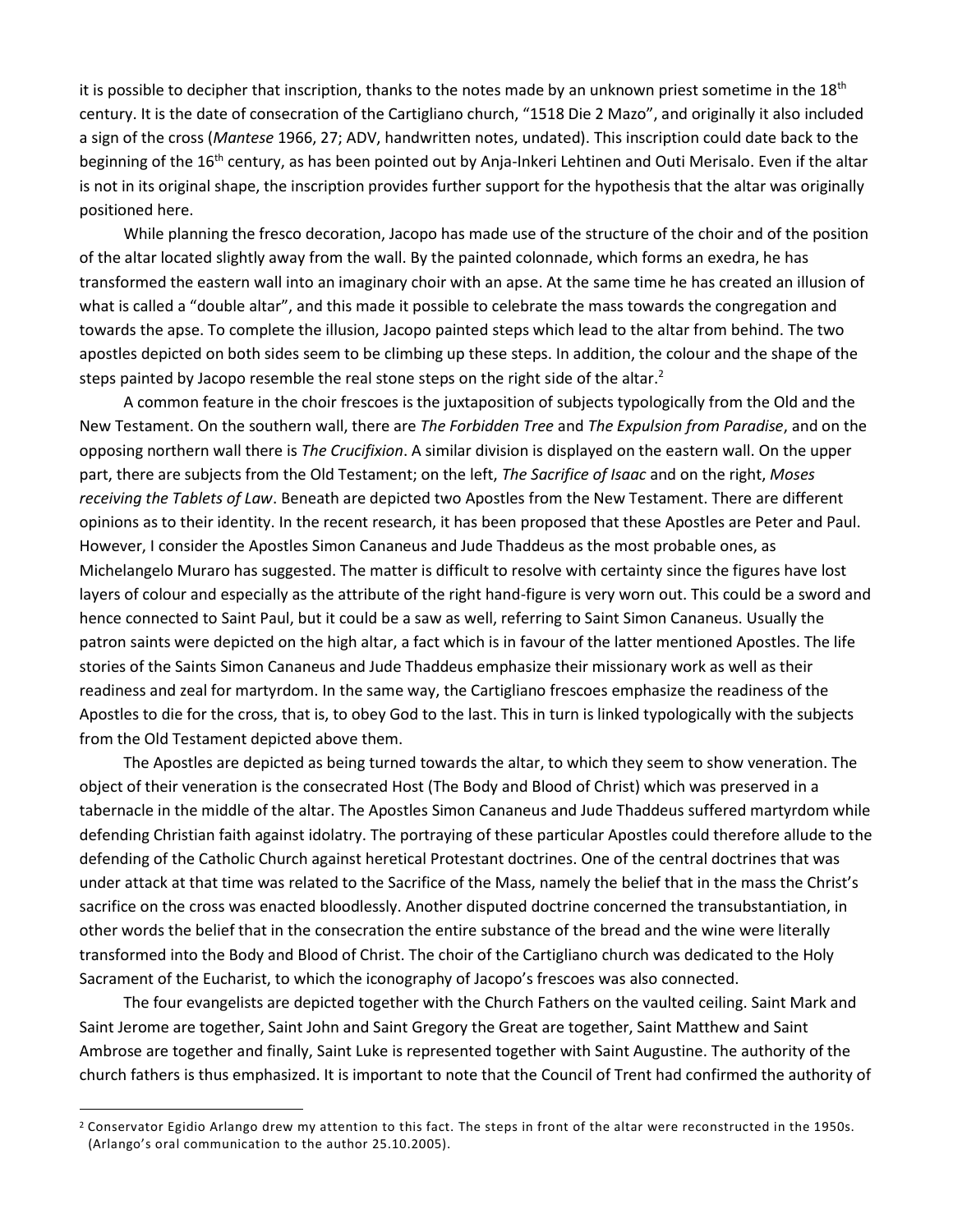the Latin Vulgate by Jerome as the official translation of the Bible and the apostolic tradition as a part of the Catholic doctrinal basis.

The semi-circular colonnade can be interpreted as an allusion to the roots of the universal Catholic Church, to the early Christianity, especially to the Roman Christian Church and to its founders, the 12 Apostles. Thus both the colonnade and the Apostles could allude to the universal Catholic Church. Furthermore, the Apostles can also be connected with the sacrament of ordination, the sacramental nature of which was called to question by the Protestants. The foundation of the ordination is the postulate of its special sacredness and thereby also of the papal superiority.

Church Father Augustine distinguished three significant periods in world history. The first is the period preceding the Law of Moses, from the creation of the world until the moment when God pronounced the Ten Commandments to Moses on Mount Sinai, which is called *Ante legem*. This was followed by *Sub lege*, the time of the Law of Moses until the advent of the Messiah. The last period is referred to as *Sub gratia*, the era of grace, which followed the Redemption work of Christ. The subjects of the Cartigliano frescoes depict these different eras: *The Forbidden Tree*, *The Expulsion from Paradise* and *The Sacrifice of Isaac* stand for the era of *Ante legem*, *Moses receiving the Tablets of Law* stands for *Sub lege*, and *The Crucifixion* for *Sub gratia*. Jacopo has depicted the salvation history of humanity with its turning points in the frescoes of Cartigliano, as has been pointed out in the previous research.

As Livia Alberton Vinco da Sesso has noted, the pictorial motifs of the Cartigliano frescoes appear even in the background of the contemporary early paintings of *Th*e *Four Seasons*. These paintings have been interpreted as being what is referred to as "genre scenes", which are allegories of the four seasons. Recently Bernard Aikema has put forward an interpretation of these works as devotional images, where the peasants in their everyday chores represent a way of life to be condemned and the small biblical scenes in the background as an ideal. According to Aikema, those paintings should be interpreted in a dialectical, moralising sense.

In my opinion, the early paintings of the *Four Seasons* are indeed devotional images. I have presented an interpretation where the biblical motifs of the frescoes and the paintings are connected to a special feast celebrated at the beginning of each of the four seasons, namely the feast of *Quatuor Tempora*. This feast was celebrated in the early Church of Rome, but it took a long time before it was commonly celebrated in the Catholic Church. In Milan, this feast was established only by the Bishop Carlo Borromeo (1560–86). However, it must have been an established practice after the Council of Trent, since it had a liturgy of its own included in the Missale of 1570 and in the liturgical calendar of the Breviarium of 1568.

The feasts of *Quatuor Tempora* lasted a whole week. They were a special period for penitence, prayer and fasting, and their liturgy had points of contact with Easter. They offered an occasion for reflecting the redemptive death of Christ and Christ's sacrifice. The fulcrum was the mass of the Saturday evening that ended the fasting. It was also the moment when the ordination of new priests took place, since this ordination was permitted only at Easter, *Quatuor Tempora* and *Mediana*. An essential feature in the liturgy of Q*uatuor Tempora* is the giving of thanks to the grace of God and the offering of prayers for his protection of the fruits of the earth. As I see it, the idea of sanctification of the seasons, the works related to them and the offerings of the earth, seem also to have a pronounced importance in the early *Four Seasons* attributed to Jacopo Bassano.

From the extensive pictorial decorations by the Bassano family in the parish church of Enego, only the small altarpiece attributed to Jacopo Bassano depicting *Saints Justine, Sebastian, Anthony Abbott, and Roch* is preserved. This altarpiece is generally dated to c. 1560, except for Rearick who considers it slightly antecedent about 1555.

As the only surviving piece it has been given a pronounced position in the research. This is clearly reflected in the dating of the choir frescoes attributed to Jacopo, which are usually considered contemporaneous with the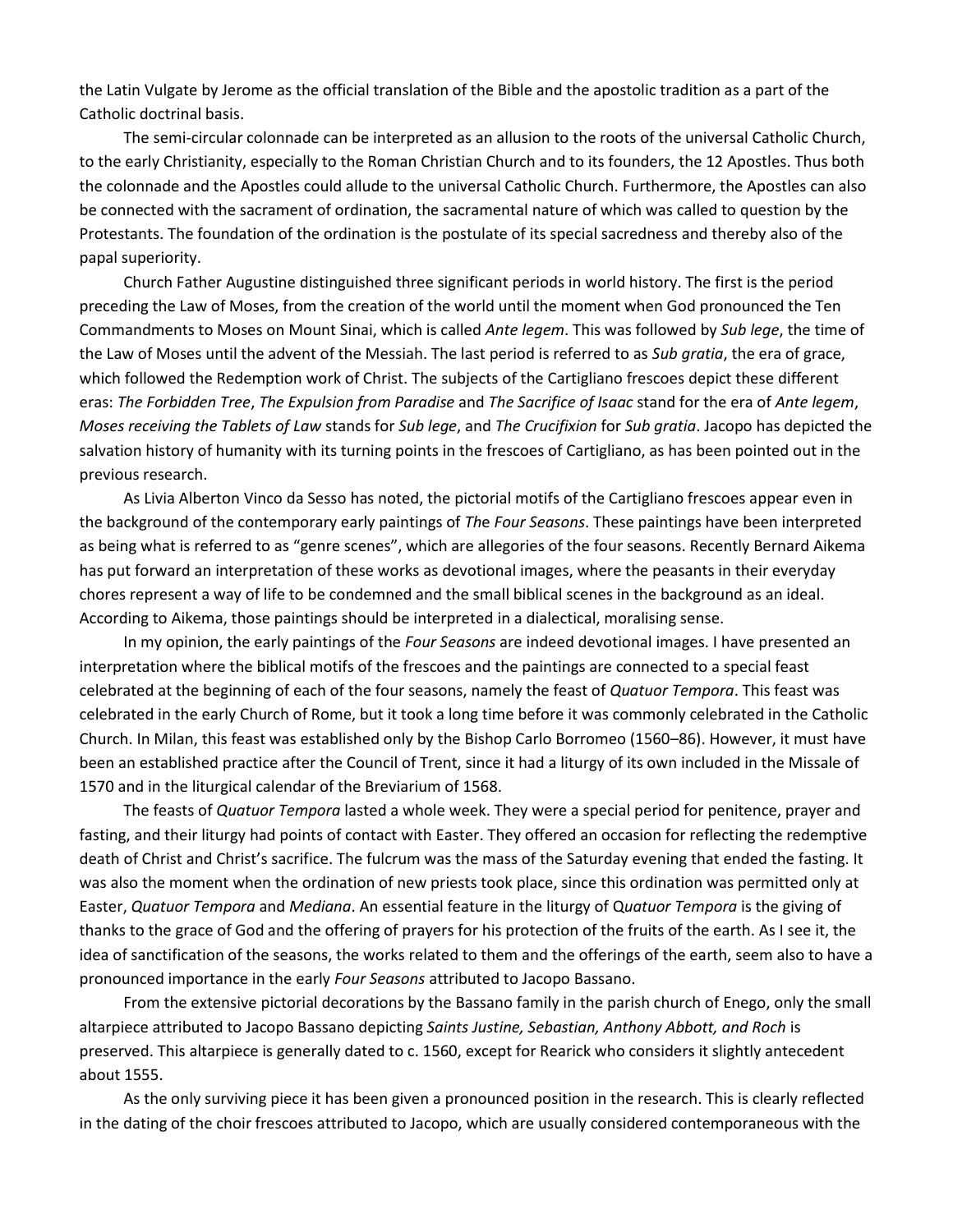altarpiece, that is to say executed c. 1554–55 or c. 1560 according to the date given to the altarpiece. As I see it, there is no reason to presume that the altarpiece and the choir frescoes would have been executed simultaneously.

According to the entries contained in the *Libro secondo,* the Bassano workshop received commissions from the churches of Cartigliano, Marostica, Mussolente, Nove and from the monastery of Campo Santo in Cittadella. From the entries it becomes clear that the commissions extended over several decades in all the abovementioned churches. A common denominator is also the fact that the relationship with these churches had been established already under the leadership of Jacopo's father, Francesco the Elder. The continuity of commissions during a long period of time has also been an important starting point for my interpretation concerning the church of Enego.

By consulting a document that has been hitherto unknown to scholars, I have been able to specify the decoration on the high altar and even the subject matter of the altarpiece. The document in question is the inventory compiled during the visitation made in 1587, and I am most indebted to Pierantonio Gios who discovered this inventory. Though the inventory bears no date, it can be deduced from the fact that the writer is Padre Bartolomeo Velo, who had been appointed to the ministry of Enego in 1585. (*Gios* 1996a, 117. ACP, *Invent. Dioec*. CDE VII, 181 r. See Appendix 7).

The altarpiece had depicted the Virgin Mary with the Infant on her knees in the middle, with Saint Justine on her right and Saint Catherine on her left. In my opinion, it is very likely that the altarpiece mentioned in the inventory is the same painting that was commissioned to Francesco the Elder and documented in the *Libro secondo* in 1523. The entry in the *Libro secondo* does not specify either the subject matter or the altar for which the altarpiece was intended. However, I find it reasonable to presume that the altarpiece was commissioned for the high altar. It can therefore be concluded that the workshop of the Bassano family had established a long relationship with the church of Enego. The painting that probably was intended for the high altar was commissioned to Francesco the Elder. It was later that Jacopo executed the altarpiece for the altar in the northern aisle of Saint Justine in c. 1560. Later, Jacopo was commissioned to paint the frescoes in the choir and on the nave walls which I presume he executed together with his son Francesco in the 1570s, as well as the 28 ceiling paintings.

The main objective of my research has been to demonstrate that the fresco decoration of the Enego church should be placed in the same interpretational context as the frescoes of Cartigliano, namely in the period following the Council of Trent. I have put forward a new interpretation of the passage referring to the choir frescoes in the visitation report submitted to Enego that described the visit of Bishop Niccolò Ormaneto in 1571. In that visitation report, the frescoes are attributed to Jacopo Bassano, whose name is even cited twice. Previously Elin Bordignon Favero and W.R. Rearick have deduced from the passage in that report that Jacopo had painted both the ceiling and the walls of the choir. However, Enrico Garavelli has observed that if interpreted word-for-word, only the ceiling paintings are mentioned but no reference is made to the walls (Garavelli's oral communication to the author 14.12.2005). Hence, it can be concluded that only the ceiling paintings, *The Four Evangelists*, were completed with certainty by the time of the visitation in 1571. Furthermore, this means that the work had been initiated recently, since it was a common practise to paint the ceiling first.

Based on my reconstruction, I suggest that the frescoes in the choir and on the nave walls formed a coherent cycle with a unitary iconographic programme which also included the 28 paintings with the Old Testament subjects on the nave ceiling. The fresco cycle contained subjects depicting the infancy, life and suffering of Christ. Due to the accurate description of G.B. Verci, it is possible to reconstruct the sequence and position of the pictorial motifs. If seen in a clockwise sequence and beginning with the choir's east wall, the order of the subjects can be determined. Starting at the upper part of the east wall, the works were *The Archangel*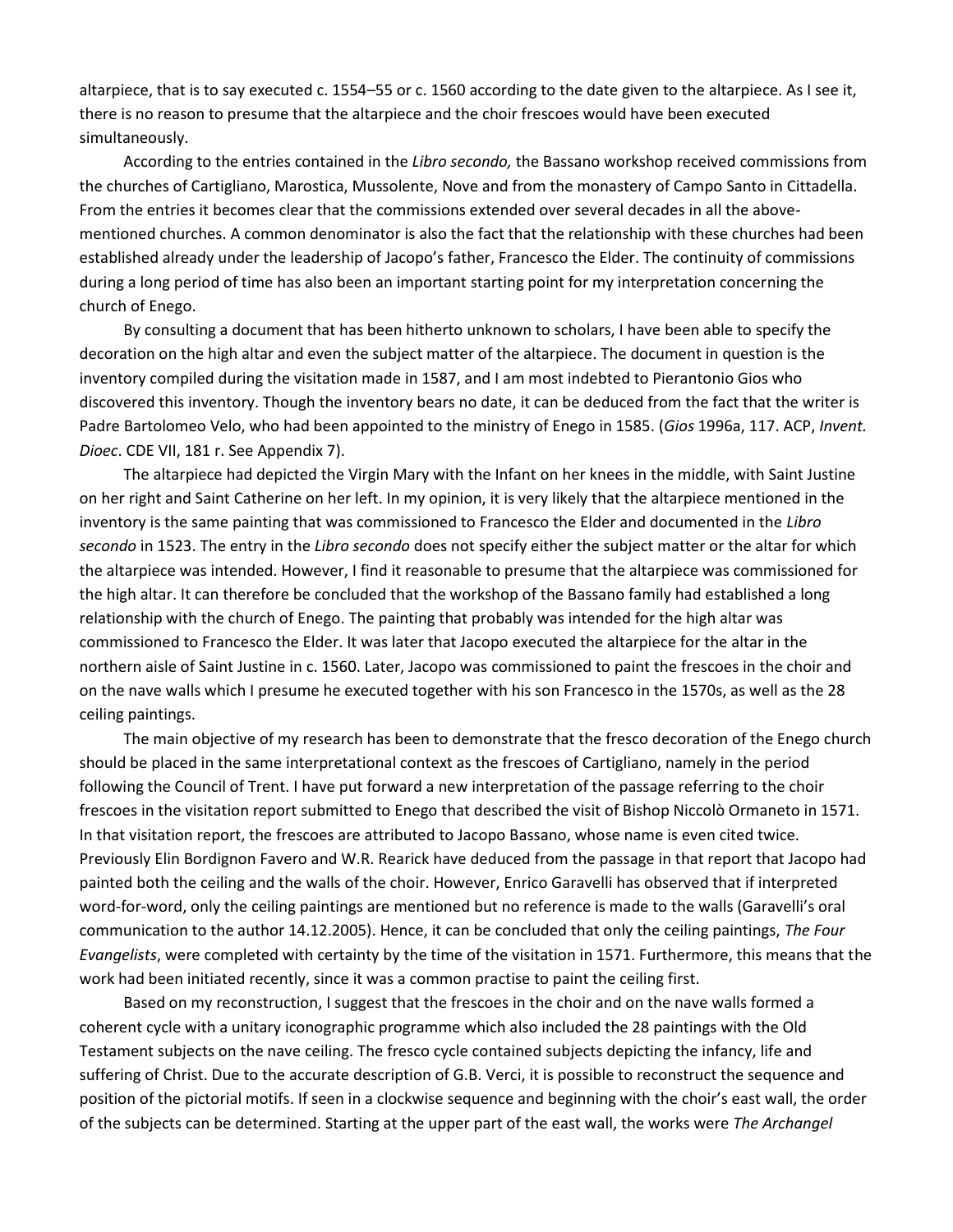*Gabriel* and *The Virgin Annunciate*. Then on the south wall there was *The Adoration of the Shepherds* and *The flight into Egypt*. Next on the south wall of the nave there was *The Baptism of Christ*, *The Samaritan woman at the well with Christ*, *The Expulsion of the Merchants from the Temple*, *Christ in the House of Simon the Pharisee with Mary Magdalen in his feet* and *The Hebrew planning the Arrest of Christ*. On the north wall of the nave, the cycle continued with *The Arrest of Christ in the Garden of Gethsemane*, *Christ before Caifas*, *The Flagellation of Christ*, *Christ Crowned with thorns* and *Christ Carrying the Cross*. Finally, the cycle ended with *The Crucifixion* on the north wall of the choir (Fig. 41).

My argumentation concerning the dating of the choir frescoes is also based on the structural and compositional solutions used by Jacopo, which resemble the choir frescoes of Cartigliano which have been dated as being executed in 1575. Above all, these are the compositional solutions on the east wall: large figures framing the altar on both sides, placed on the upper and lower parts of the wall, and the semicircular colonnade, which in the lower part creates an illusory architectural background. Both churches have choir ceilings structured in the same way, and a similar festoon has framed the surfaces of the vaulted ceiling. In fact, it is possible to deduce from the description of Verci that the single pictorial motifs were placed in the space of the choir in a similar way as in Cartigliano, and also the visual effect was of the same kind. In addition, both churches had the same subject on the north wall, *The Crucifixion*, which alone filled the entire wall surface. The paintings were alike even in their details, which can be judged from the description offered by Verci. Moreover, both churches have been similar with respect to the relation of the pictorial motifs on the east wall to the altar and to the division of the south wall on the two surfaces by a window with their related motifs (Fig. 26, 40). The similarities in the placing of the subjects in the space, in the visual effect and even in the subject matter, as is the case with *The Crucifixion,* mean that the fresco decorations of the Cartigliano and Enego churches have been executed in a short time span, and they have to be dated close to each other.

In addition, the 28 paintings on veterotestamentary subjects on the ceiling were also a part of the iconographic programme together with the frescoes. The pictorial motifs of the ceiling stand for the periods of *Ante legem* and *Sub lege*, whereas the cycle on the wall surfaces depict the era *Sub gratia*. As I interpret the evidence, the ceiling paintings and the frescoes on the wall surface formed a unitary iconographic programme which, just as in Cartigliano, depicted the salvation history of humanity.

There are several examples of corresponding co-ordinated programmes in Venice and in terraferma which have been executed after the Council of Trent and which can be dated back to the same period as the frescoes and paintings in Enego. These examples are the library in the Benedictine monastery of Santa Maria in Praglia, Scuola di Santa Maria della Carità at the church of San Francesco in Padua, the church of Santa Maria Assunta in Lentiai, and the church of Santissimo Crocefisso in Sacco di Piove. From my point of view, the frescoes and the paintings of Enego need to be studied in the same interpretational context as the above-mentioned cycles where the artists have observed the reforms and norms established by the Council of Trent.

It is possible that even the frescoes attributed to Jacopo Bassano in the churches of Fieta and Nove, which had already been lost in the time of Verci and are known only from the references made by Ridolfi, contributed to the bringing of the church decorations up to date in the post-Tridentine period. One way to clarify this matter is to consult the visitation records and inventories. The local archives of the parishes might also contain relevant material for this purpose.

The parish church of Enego, with its frescoes and paintings, is an example of an important complex that has been overlooked in the research because the actual works of art have been lost. However, as I have shown in this study, it has been possible to obtain new information concerning the decoration of the church and the works of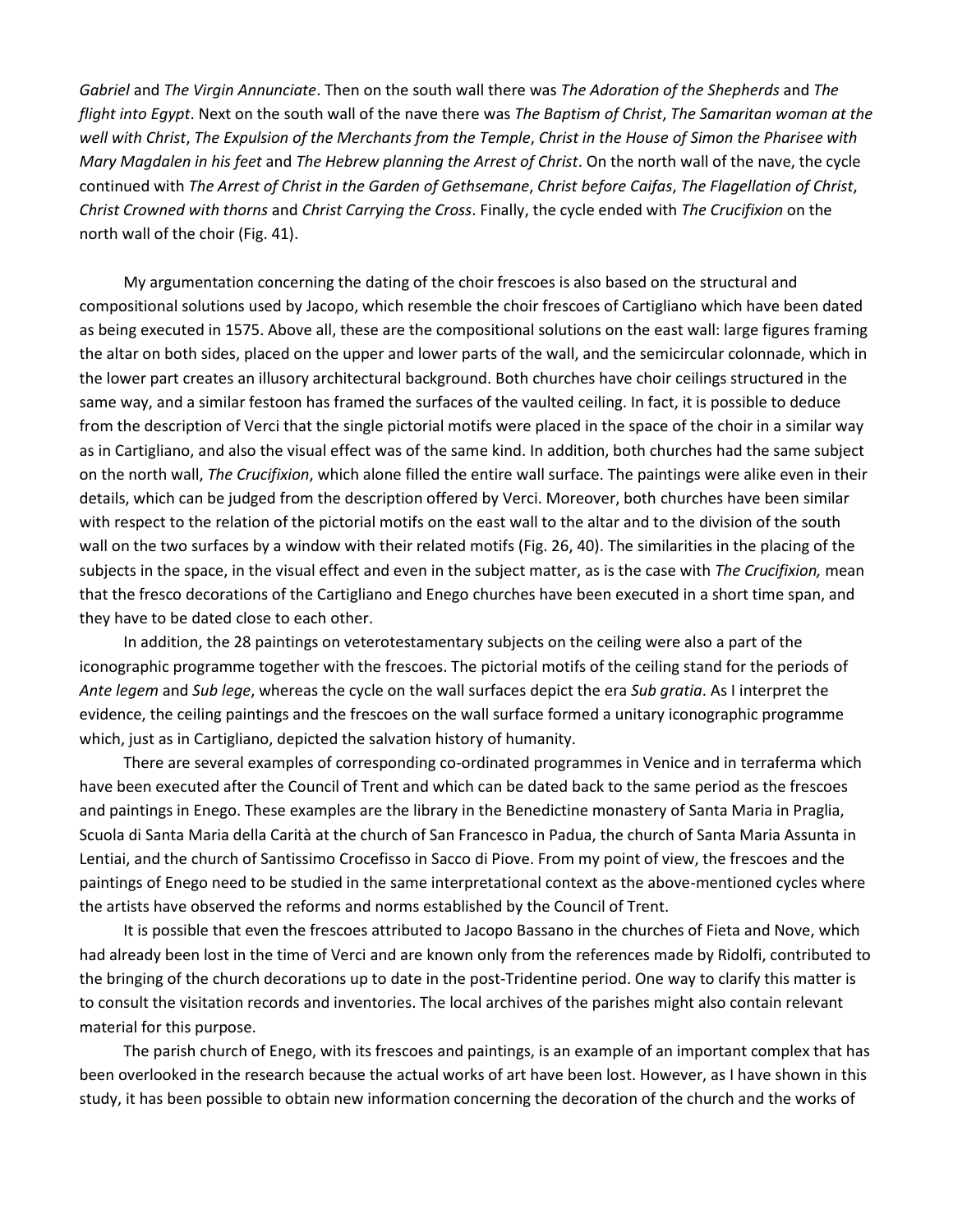art attributed to Jacopo by combining and examining together diverse sources such as the references made by the early critics, the ecclesiastic records and the entries in the *Libro secondo*.

Besides the Cartigliano cycle, no other later frescoes by Jacopo Bassano have been preserved. Bassano painted *The Flight in to Egypt* on the facade of the church of San Giuseppe in Bassano in 1575 and *The Saint Roch* to the church of San Girolamo. These paintings have been described by Verci. If the frescoes of Enego date to the 1570s as I have proposed in my reconstruction, this would have some consequences. Firstly, a conclusion could be drawn from the decorations of Cartigliano and Enego that the frescoes had a more prominent place in the production of Jacopo Bassano of the 1570s than has been thought in the previous research. Attributing an earlier date would also cast new light on the production of Jacopo in this respect and would necessitate its partial revaluation especially in relation to the studies of the frescoes.

Drawings form an important aspect of Jacopo Bassano's production and they are connected essentially with the preparatory practises of works of arts. Jacopo Bassano made drawings to prepare for his frescoes, a fact that is confirmed by the drawings in coloured chalks connected to the Cartigliano frescoes. Even so, when scholars have searched for the possible works of art that the drawings could have been prepared for, the question concerning preparatory drawings for frescoes has not been much considered.

For the Cartigliano frescoes, several *modello* drawings were made which are large drawings in coloured chalks. Jacopo also executed drawings in a similar technique which delineate compositional solutions. Different hypotheses have been proposed in their regard, but it has not been possible to connect them to any known work of art attributed to Jacopo Bassano or his workshop. These drawings are *The Adoration of the Shepherds* (1569, *recto* and *verso* Berlin, Kupferstichkabinett), *The Scourging of Christ* (1568, Washington, National Gallery of Art), *The Arrest of Christ* (1568, Paris, Louvre) and *The Expulsion of the Merchants from the Temple* (Malibu, J. Paul Getty Museum). The central issues regard the purpose of these drawings, in other words, whether they are autonomous or preparatory studies, and the question of which works of arts they could have been made for. Three of the drawings have Jacopo's autographic annotations in which he has indicated the date of execution as being in 1568 or in 1569. Jacopo did not usually date his drawings, but for this period, there are exceptionally many dated sheets. In addition to the date of execution, 1569, which occurs twice, he has written "Nil mihi placet" on the *recto* of the Berlin sheet. The same autographic annotation appears in another drawing dated in the same year, *The Visitation* (1569, Florence, Gabinetto Disegni e Stampe degli Uffizi). I have suggested in this study that the coloured chalk drawings could be preparatory studies for the same fresco cycle, and that could explain the need to date them. The annotation "Nil mihi placet" expressed a feeling of dissatisfaction with the results, as Vittoria Romani has suggested, and was hence related to a concrete task. I have also suggested that the large compositional studies in coloured chalks, *The Adoration of the Shepherds* (Berlin), *The Scourging of Christ*  (Washington), *The Arrest of Christ* (Louvre) and *The Expulsion of the Merchants from the Temple* (Malibu), were preparatory drawings for the fresco cycle in Enego depicting scenes from the life and suffering of Christ. All the subjects of the aforementioned drawings were included in the Enego cycle. This hypothesis is supported by the fact that we have no other works by Jacopo from other Christological cycles which would also include subjects from Christ's infancy and life, nor is there any known reference or documentary evidence to such a cycle.

Some complicated issues remain to be resolved in the study of Jacopo and his workshop's drawing practices. The central question concerns the definition of some highly finished drawings executed in bistre wash and white heightening over a black chalk drawing. These sheets have been considered as being either preparatory drawings or *ricordo* drawings. Several sheets attributed to Jacopo and dated in 1568 and in 1569 belong to this group. However, these sheets have not been associated with any known works of art. These include *The Archangel Gabriel* (1569, Christ Church picture Gallery, Oxford), *The Virgin Annunciate* (1569, Gabinetto Disegni e